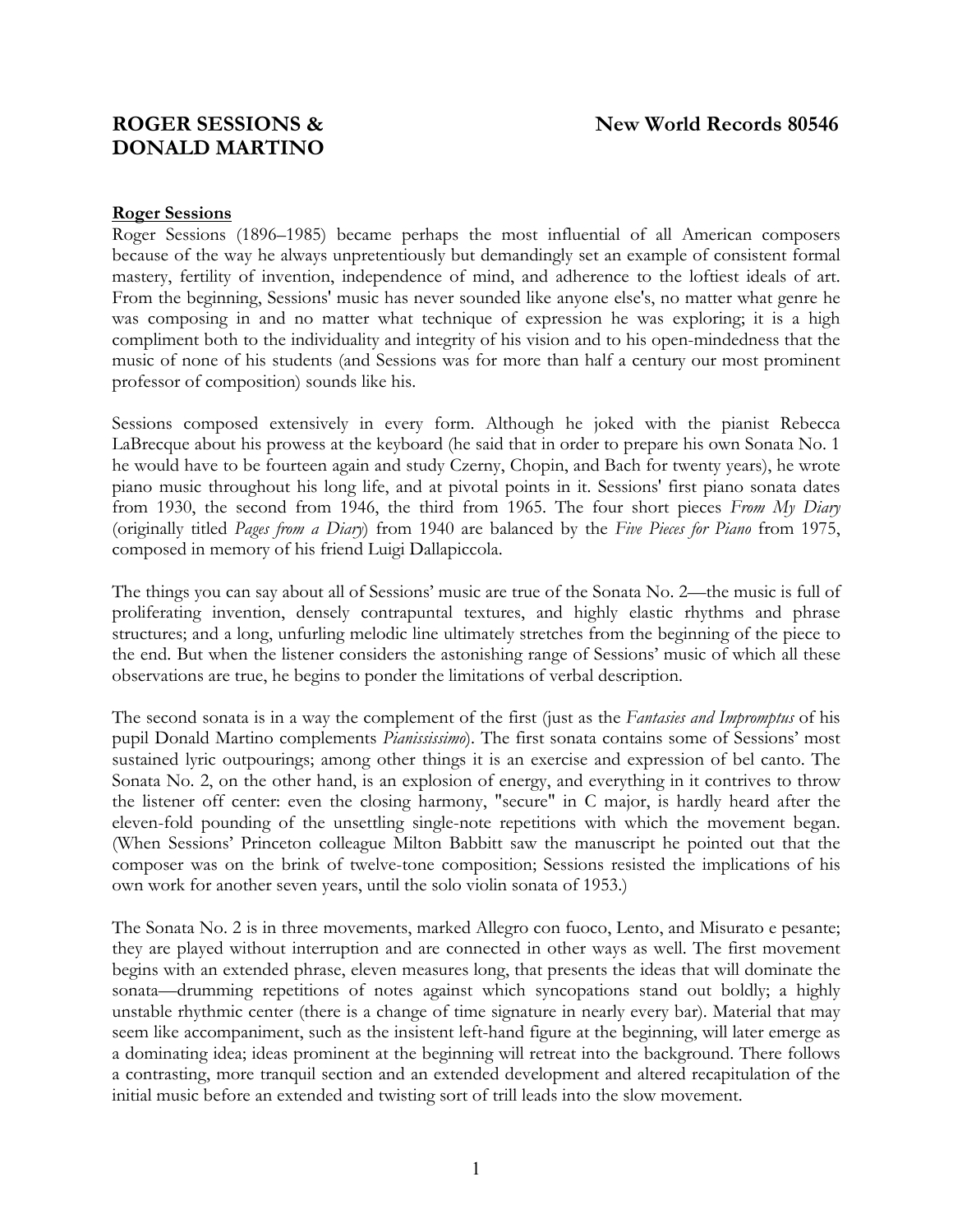This, too, falls into three sections. The first music moves evenly through unequal measures, the melody confined to a relatively narrow register; in the second, a highly expressive coloratura melody ranges widely across the upper reaches of the keyboard and ends in an astonishing pianissimo suspension before returning to the first melody; which this time is intensified by its own shadow in the bass.

The finale is a kind of sinister toccata—there is no lightness of "touch" in the aggressive artillery of these repeated notes and their shrilling treble answer.

No composer has been more insistent on stressing the purely musical values of his work than Sessions; he actively discourages discussion of extramusical elements. In liner notes he wrote for the first recording of this sonata, in 1952, he said, "The composer's aim always is musical expression and he insists that the key to the expressive content is to he found in the music, not vice versa." Nevertheless the date of the Sonata No. 2, the fall of 1946, was highly significant, and there is no doubt that the music is in some sense the composer's response to the terrible revelations of the end of World War II. He told Rebecca LaBrecque that he heard in the finale a kind of "goose step"; though Sessions would probably cringe at the comparison, the finale has a kind of analogue in Prokofiev's Seventh Sonata.

No American musician was more politically and historically aware than Sessions in the years before and during World War II. The seven essays collected under the heading "Music and World Conflict" in *Roger Sessions on Music* (Princeton University Press) are a powerful demonstration of this and of his convictions about the opposing powers and demands of art. One passage from "Vienna—Vale, Ave," which originally appeared in *Modern Music* in 1938, can perhaps serve as an epigraph to the Sonata No. 2, and in fact to the nobility of Sessions' entire life in music.

So it is Vienna as the center of all this that belongs now so definitively to the past—not because of the personalities that have been thrust out, since after all the exodus began long before this last March so much as because the whole aim of the totalitarian state is to destroy the integrity of the individual and the spirit of truth and of disinterested effort on which integrity depends. This, infinitely more than anti-Semitism, imperialism, or reaction, is the real menace of Fascism—its implacable hostility to everything toward which Western civilized man, pagan or Christian, has striven for the last three thousand years. It is this spirit to which the living artist, even more than other men, must remain mortally hostile, since, whether he be aware of it or not, it strikes at the foundations on which all spiritual activity rests, and which have never before been seriously threatened. Unfortunately the menace is by no means confined to Germany or even to adherents, national or otherwise, of the totalitarian creed. It is rather a malignant and ubiquitous infection to which the whole contemporary world is dangerously exposed.

Sessions goes on to welcome his European colleagues to America and to write about the salutary effect of their arrival on American music:

At all events profound changes will have to take place. The American composer, above all, must learn to take a more mature and serious attitude towards his art and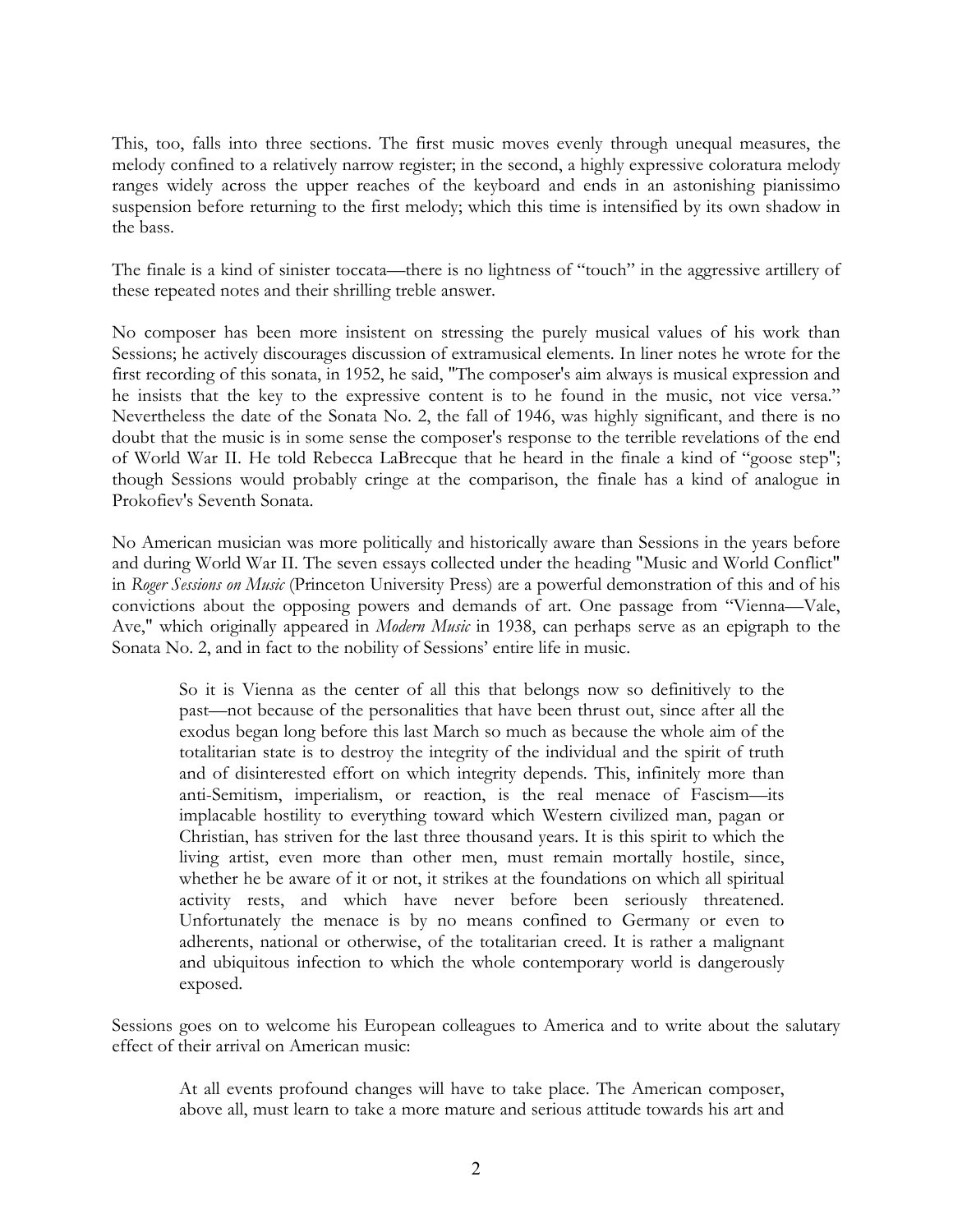abandon the postures which, as we all secretly know, have offered such convenient havens of refuge up to this time. You realize, of course, that I am not speaking of a few outstanding and ripened personalities, but of a bewildered and groping "rank and file." The postures of which I speak are familiar enough—they take the form of feebly conceived artificial and quasi-academic standards, before the fact and beside the point, of the pseudo-provincial dilettantism of the "typically American style," of self-conscious conceptions both of Form and content, quite unnecessary to enumerate. Above all American composers will have to abandon resolutely chimerical hopes of success in a world dominated overwhelmingly by "stars," by mechanized popular music, and by the box-office standard, and set themselves to discovering what they truly have to say, and to saying it in the manner of the adult artist delivering his message to those who have ears to hear it. All else is childishness and futility—and unquestionably the moment has arrived when a real choice cannot be postponed much longer. It is our opportunity; and our responsibility, to carry on.

The first movement of the Sonata No.3 is marked *Adagio e misterioso—Sostenuto.* Although there are four sections, each making a climax and returning to the original tempo and low dynamic level, the listener would do well not to worry about locating the sections and to concentrate on the ebb and flow of the music. The phrases develop from the initial halting fragments (the whole-tone line of four descending notes in the opening measures plays a prominent role in the last movement as well) and extend themselves as the inner parts flower into independent lines with highly individualized rhythmic profiles. Sorting out the gestures leads to perception of the "long line"—a favorite Sessions phrase, and an essential characteristic of all his music.

The second movement, *Molto allegro e con fuoco,* is basically in the duple meter clearly articulated by the opening "rocket" motive, though it is subjected to a good deal of local stretching and shrinking. Two substantial contrasting sections intervene between reappearances of the initial material, making this virtuosic, scherzo-like piece a rondo in form.

The third movement, *Lento e molto tranquillo,* is marked "In memoriam: November 22, 1963"—the date of the assassination of President John F. Kennedy. The even-note melody, over an unevenly rocking accompaniment, begins with three ascending steps, the reverse of the sonata's initial wholestep motion; then both the texture and the melody are inverted. A gradual development and intensification emphasizes these three notes more and more, eventually achieving a stretto climax in which, both ascending and descending, gradually slowing, they constitute the entire texture. A transformed version of the movement's opening eventually leads back to the sound with which the sonata opened.

## **Donald Martino**

Critics routinely praise Donald Martino (born May 16, 1931, in Plainfield, New Jersey) for the "seriousness" of his music. He has studied with formidable teachers (Ernst Bacon, Milton Babbitt, Roger Sessions, Luigi Dallapiccola); won major commissions and awards, culminating in the Pulitzer Prize in 1976; and taught at some of the most prestigious schools (Princeton, Yale, the New England Conservatory, Brandeis, and, since 1983, Harvard). He has written large, ambitious, and difficult pieces full of the kinds of complex musical procedures, precisely and elegantly handled, that delight analysts.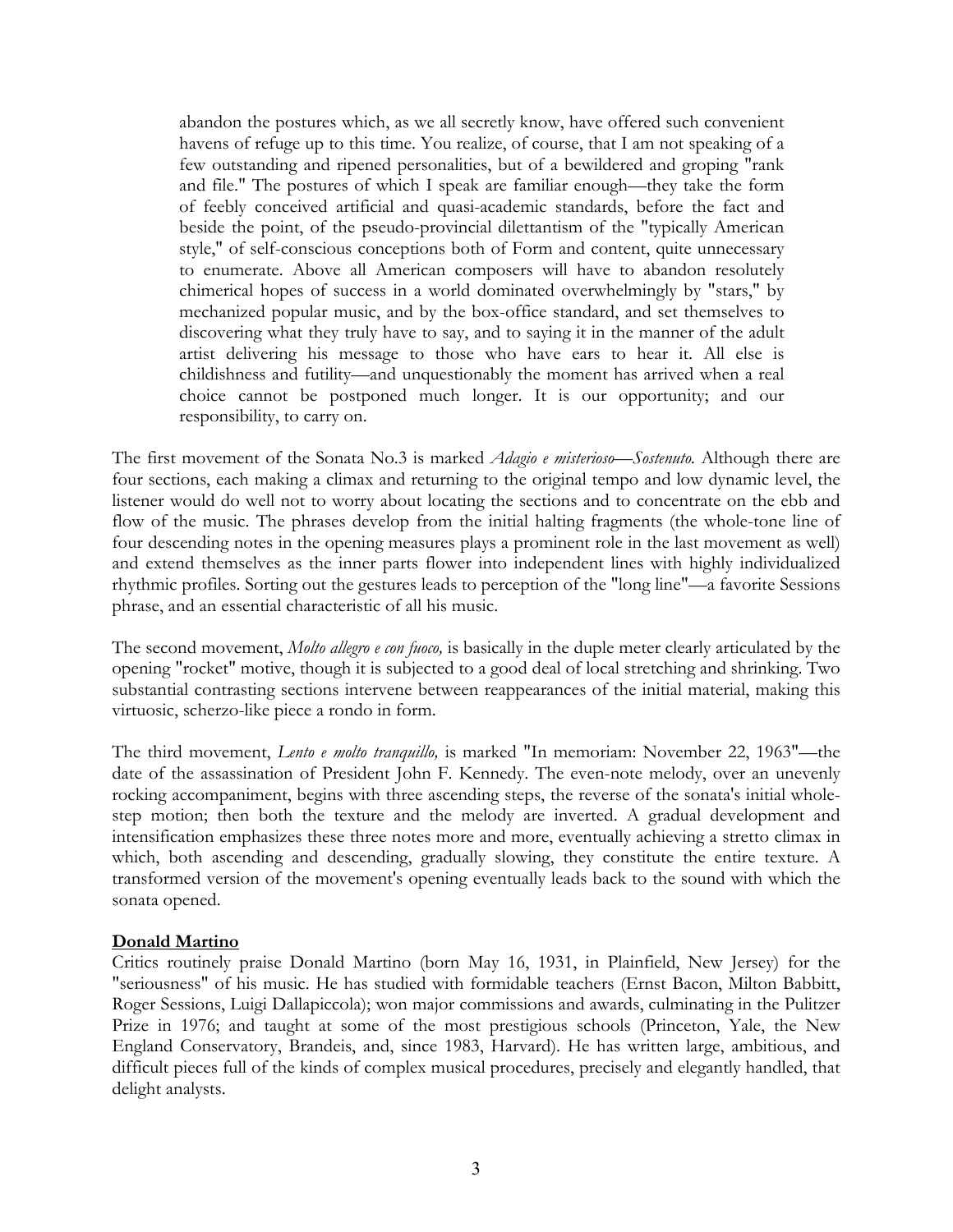But it won't do to classify Martino with the "academic" composers just because he has spent much of his career in ivied halls. Anyone approaching his music unbiased by preconception will respond immediately to the play of fantasy in it, to the sense of instrumental and vocal color, and to the sheer ebullition of intelligence, feeling, and wit. Yes, Martino has taught at Princeton, Yale, and Harvard and has mastered every intricacy of serial technique. But he has also played in jazz bands, written pop songs, and balanced his *Seven Pious Pieces* (anthems for mixed chorus, New World 80210-2) with the simultaneous preparation of his decisively impious *Augenmusik: A Mixed Mediocritique* "for Actress, Danseuse, or uninhibited Female Percussionist" and electronic tape.

Martino has composed a few works for amateurs (the *Pious Pieces;* the *Ritorno* for community orchestra and/or concert band), but his most characteristic music has stretched the limits of virtuosity. Some of his works have consequently had to wait years for their first performances (*Contemplations* for orchestra); others were composed for specific state-of-the-art virtuosos (*Parisonatina Al'Dodecafonia* for solo cello, written for Aldo Parisot). Martino's own instrument is the clarinet, and he has written extensively for it—a sonata (1951), the *Set for Clarinet* (1954), a clarinet quartet (1957), a trio for violin, clarinet, and piano (1958), and that astonishing and dazzling entertainment, the *Triple Concerto* for clarinet, bass clarinet, contrabass clarinet, and chamber orchestra.

But he has written as much, and with as vital originality; for an instrument he does not play, the piano—a piano quartet (1951), a sonata (also 1951), a fantasy (1958), a concerto (1966), the astonishing and dazzling Pianississimo (1970), the brief *Impromptu for Roger* (1976; a tribute to Roger Sessions on his eightieth birthday), and the work recorded here, *Fantasies and Impromptus.*

Martino says that his first music for piano was in a "mélange" of styles; between 1951 and 1958 he wrote nothing for the instrument because he was going through a Bartokian phase and "didn't find the piano useful" for his purposes. He returned to the piano in 1958 when William Masselos asked him for a concerto; the six-minute Piano Fantasy was a kind of sketch for it. Charles Rosen ultimately premiered the Piano Concerto, still one of the composer's favorite works, though it was not initially a success. Then Easley Blackwood asked him for a piece, which resulted in the prodigious half-hour *Pianississimo,* an exploration of the history and literature of the instrument, a celebration of its every tonal and technical possibility, and an exploitation of every potential of the instrumentalist. "My intention was to write a piece for a real virtuoso, not for a college student, but for someone grand and old, who knows the literature and where it comes from, who commands a demonic technique and the greatest passions," Martino says. An inevitable result of the difficulties of *Pianississimo* is that it has not often been played.

So when the Koussevitzky Foundation approached Martino with a commission in 1980, the composer's thought was to write a piano piece that would be shorter, simpler, and lighter than *Pianississimo,* a complement to it, really, and of a quarter-hour's length—something between the length of the Fantasy and *Pianississimo.* That piece grew into the half-hour *Fantasies and Impromptus,* a work full of difficulties and challenges all its own, which Martino completed on June 14, 1981. Dwight Peltzer played the premiere at the Library of Congress the following November. A number of pianists have taken the work up since, and the composer speaks with particular respect of the "elegant and passionate" performances by Randall Hodgkinson, with their "diversity of color."

Perhaps the key word among many that might describe this music is "Omagglo," the title Martino has given to the symmetrically placed, and lusciously romantic, fifth and seventh impromptus. These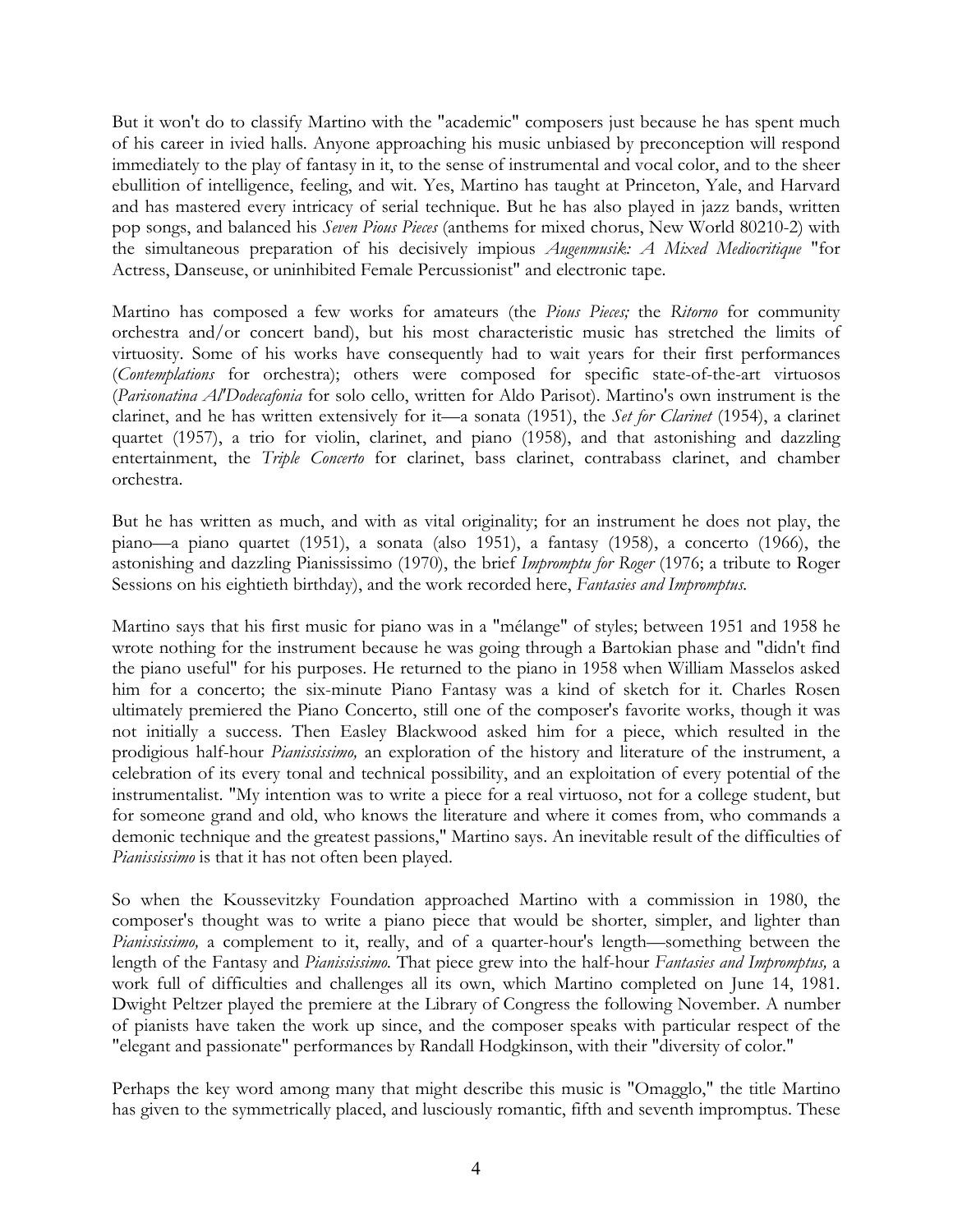sound like half-remembered Schumann but in fact contain some of the strictest twelve-tone music in the work. They also reveal a characteristic cast of mind—both the *Paradiso Choruses* and the *Seven Pious Pieces* contain analogous passages of atonal music that sounds tonal and vice versa.

There is a sense in which all the fantasies and impromptus form a completely contemporary "homage" to the forms of Romantic piano music and to the poetry of its many moods. The work is full of Schumannesque impetuousness, pearly Lisztian cadenzas, Chopinesque melancholy. There is also something of the heightened rhetoric of the nineteenth-century Italian opera that is a part of Martino's ethnic heritage; one of his little jokes is an operatic "Addio!" written over a brief phrase in the first fantasy that does not return. Strict as the technical and formal procedures are in this work, the composer's mind was also crowded with other kinds of associations—one passage, for example, reminded him of an episode in Fellini's film *8½.*

Martino composed *Fantasies and Impromptus* with the utmost precision of ear and notated it with the exactness that has embroiled the composer in some controversy. Hardly a note is without its own detailed expression marks—not only technical (tempo, marked by frequent changes of metronome mark; volume; attack; and touch) but also emotional (the score is full of markings like "carezzevole," "velato," "sognando," "pomposo," "meccanicamente," "sentimentale"). Some performers have found this irritating and circumscriptive; Martino says his experience is that the more of an editorial nature he puts into his music, the more musical the performance will be. (This same attention to detail led Martino to become his own publisher.) The pianist David Burge has commented interestingly on the notational aspect of Martino's work, comparing it to the proliferation of detail in late Beethoven (the opening of the third movement of the Opus 110 piano sonata, for example). "Immediately the pianist is (1) given important clues as to the composer's ideas of the character of each gesture and (2) challenged to find a way to project not just the notes but (more important) these specific moods as effectively as possible. . . . (Martino) knows exactly what he wants and lets you know it."

In *Fantasies and Impromptus,* six short impromptus are framed by three longer fantasies, which begin and end the work and stand at its still center. The composer prefers the work to be played in its entirety but has foreseen that pianists might want to program excerpts, so he has supplied alternative concert endings for some of the pieces.

The pieces embrace the widest diversity of texture and range, character and emotion. The first impromptu, for example, is primarily a treble piece, descending into the bass only in the last measures. There are no simultaneities in it; each note is struck separately. Martino uses this pointillist technique to paint entirely opposite musical characters—adjacent instructions to the performer are Sospeso ("Suspended"), espressivo, and vago; followed 3.5 seconds later by "meccanicamente." "Alla misura" is immediately followed by "Tempo rubato." In a sense the piece is "about" the juxtaposition of opposites like these, just as *Fantasies and Impromptus* as a whole is "about" reconciling them.

The work as a whole is full of such opposites. The first "Omaggio" is tranquil, the second, stormy; perhaps the most characteristic juxtaposition appears in the opening fantasy—"ansioso" ("anxious") and "sorridente" ("smiling") recur throughout the work. At the end all these contrasts and juxtapositions, large and small, sound revealed as part of one piece, generated out of the same ideas and tracing a journey. On the last page is an extraordinary ostinato passage, the register fixed, the sets moving around in their foreordained journeys, two tempos simultaneously maintained and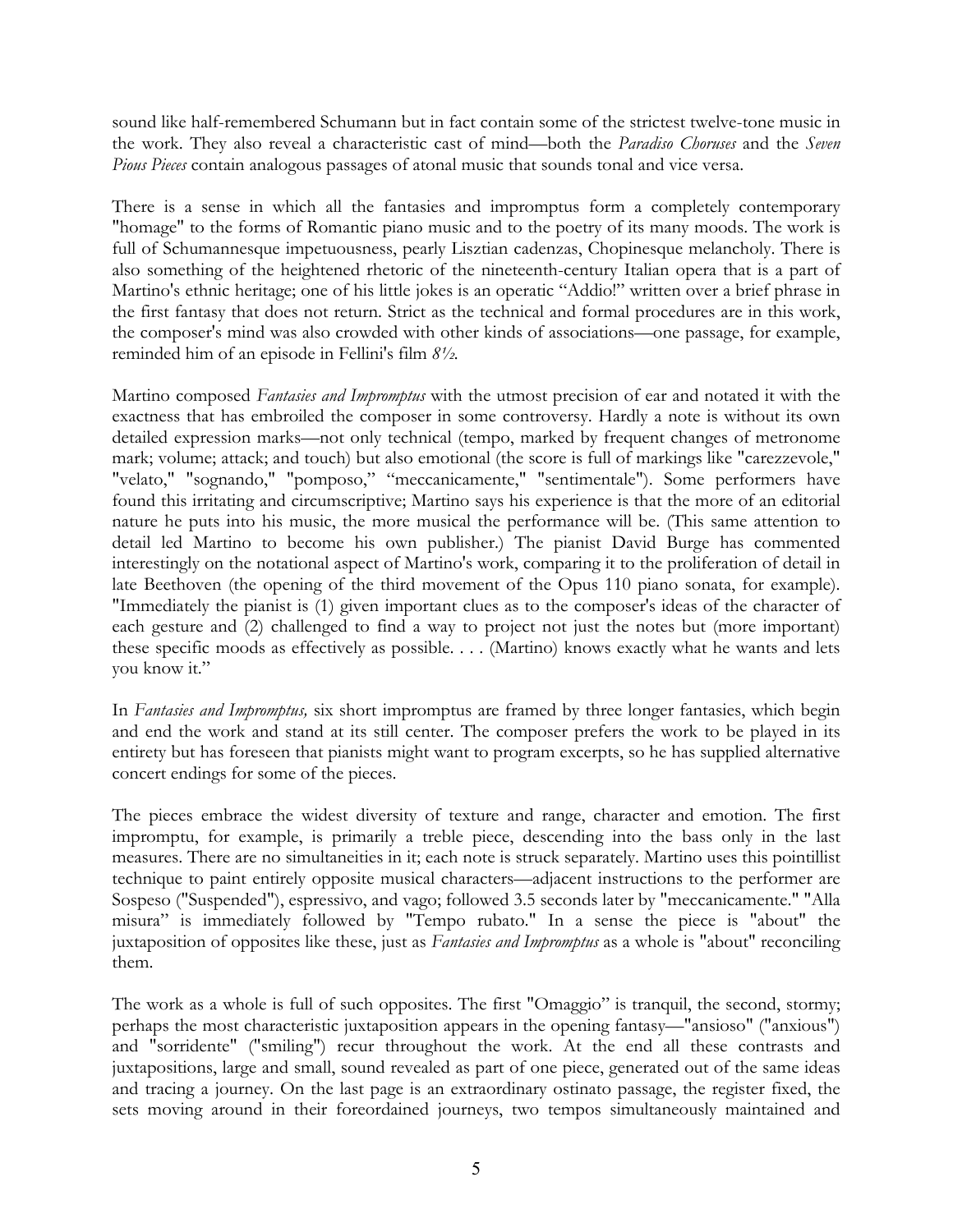gradually reconciled, "melody" and "accompaniment" becoming one, sweet and strident handbells in concert, the bizarre giving way, growing into, the majestic, the end an echo. This music, so full of evocations of and homages to the past, finally sounds like nothing else in the world; the stars are singing in their courses.

The composer's own note for the work follows.

My *Fantasies and Impromptus* represent a return to movement form and to a melodious and homophonic style of piano writing. While the impromptus are short, single-idea pieces, the fantasies are long and extensively developed.

Each fantasy is differently made. The first is a sonatina: A, B, development, B, cadenza, and coda. (A is not recapitulated since its initial function was introductory.) The centrally placed fantasy begins as a meditation; time is suspended. But as the variation process unfolds, as time is filled with more and more notes, melodic fragments emerge coalescing about midway into long melodic lines. The final fantasy is a rondo.

The macrostructure of the work is tripartite. The first four movements, though single and separate, form a group. The fifth movement stands alone. And the last four movements are not only played without pause but are linked as successive episodes of which the first three form a long introduction to the final fantasy.

*—Notes by Richard Dyer (except Piano Sonata No. 3, by David Hamilton)* 

## **SELECTED BIBLIOGRAPHY**

#### **Donald Martino**

- Atwood, J. "Contemporary Etudes and Solos for the Violincello." *American String Teacher,* 43: 31-4, no. 3, 1993.
- Chute, J. "Publish or Perish." *High Fidelity/Musical America,* xxxii/1 (1982), p. 18.
- Fennelly, Brian. "Donald Martino: 'Parisonatina Al'Dodecafonia.'" *Perspectives of New Music,* viii/1 (1969), p. 133.
- Kyr, Robert. "Point/Counterpoint: Donald Martino's Radical Statement of Mind and Soul." *Perspectives of New Music,* 29: 382–92, no. 2, 1991.
- Nicholls, D. "Donald Martino: A Survey of His Recent Music." *Music and Letters,* 73: 75–9, no. 1, 1992.
- Rothstein, W. "Linear Structure in the Twelve-tone System: An Analysis of Donald Martino's 'Pianississimo.'" *Journal of Music Theory,* xiv/2 (1980), p. 129–65.
- Weinberg, H. "Donald Martino: 'Trio.'" *Perspectives of New Music,* ii/1 (1963), p. 82.
- Wood, G. F. "The Choral Music of Donald Martino." *Dissertation Abstracts International Section A* 54: 4304A, June 1994.

#### **Roger Sessions**

Burge, David. "Contemporary Piano: Piano Music of Roger Sessions." *Contemporary Keyboard,* vi/10 (1980), p. 61.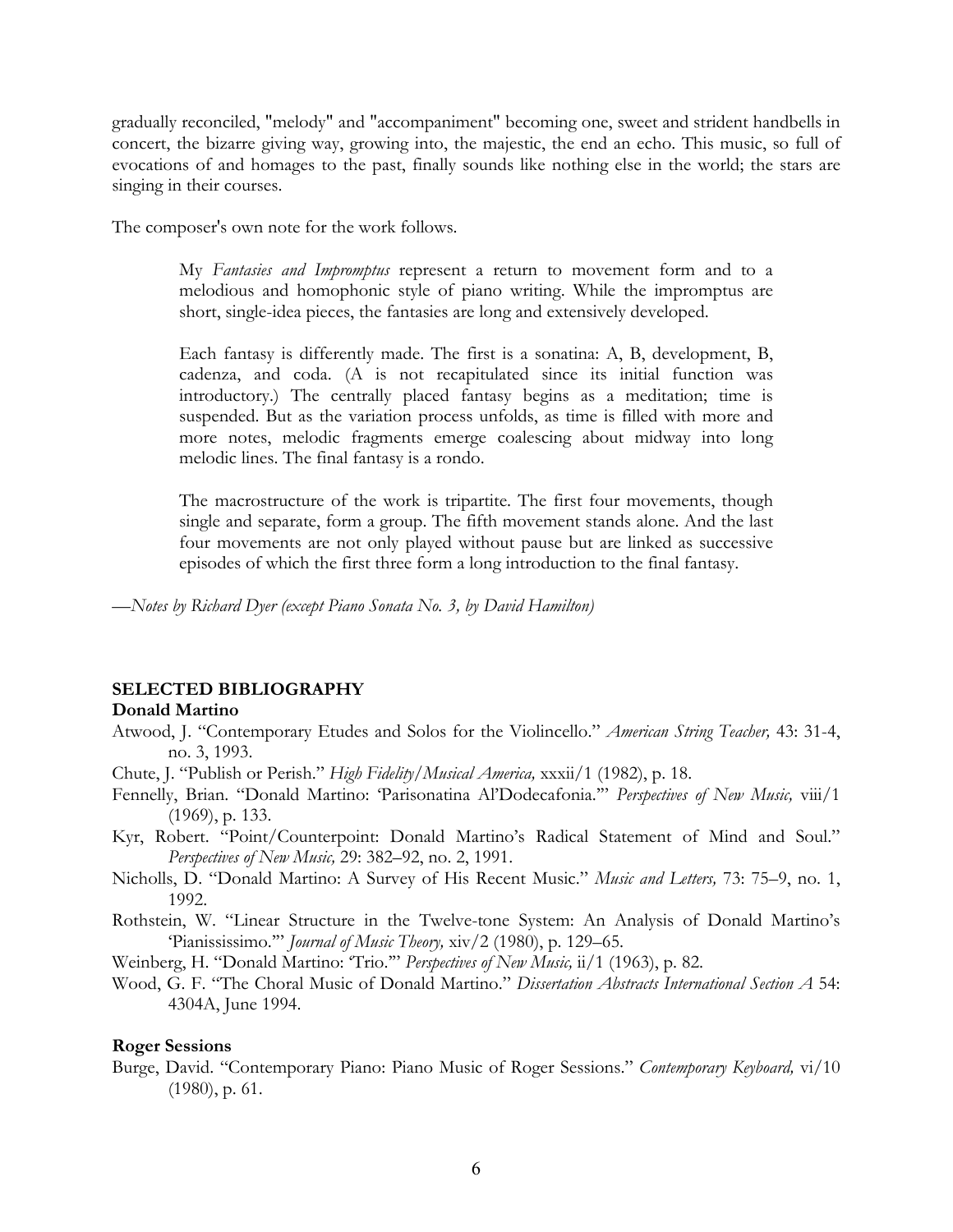Cone, Edward T. "In Defense of Song: The Contribution of Roger Sessions." *Critical Inquiry,* ii (1975–76), p. 93.

Gagne, C. and T. Caras. "Roger Sessions." *Soundpieces: Interviews with American Composers.* Metuchen, NJ. (1982), p. 355.

Imbrie, Andrew. "The Symphonies of Roger Sessions." *Tempo,* no. 103 (1972), p. 24.

Olmstead, Andrea. "The Plum'd Serpent: Antonio Borgese's and Roger Sessions' *Montezuma.*" *Tempo,* no. 152 (1985).

———. "Roger Sessions and his Influence." *Essays on Modern Music,* ii (1985), p. 23.

Sessions, Roger. *The Musical Experience of Composer, Performer, Listener.* Princeton, N.J.: Princeton University Press, 1950.

———. *Questions About Music.* Cambridge, MA: Harvard University Press, 1970. Revised 1971.

#### **SELECTED DISCOGRAPHY**

### **Donald Martino**

- Concerto for Alto Saxophone and Orchestra. Kenneth Radnofsky, alto saxophone; New England Conservatory Symphony Orchestra, Richard Hoenich conducting. New World 80529-2.
- Concerto for Wind Quintet. Contemporary Chamber Ensemble; Arthur Weisberg conducting. CRI CD 693.

*Fantasy-Variations.* Paul Zukofsky, violin. CRI CD 693.

*Impromptu for Roger.* David Holzman, piano. Albany TROY 169.

*Paradiso Choruses.* New England Conservatory Chorus, opera department, children's choir, repertory orchestra, and audio department; Lorna Cooke de Varon conducting. New World 80529-2.

*Parasonatina Al'Dodecafonia.* Andrew Mark, cello. New World 80518-2.

*Quodlibets.* Samuel Baron, flute. CRI CD 693.

*A Set for Clarinet.* Michael Webster, clarinet. CRI CD 693.

*Seven Pious Pieces.* John Oliver Chorale; John Oliver conducting. New World 80210-2.

*Trio.* Paul Zukofsky, violin; Arthur Bloom, clarinet; Gilbert Kalish. piano. CRI 240.

#### **Roger Sessions**

Concerto for Orchestra. Boston Symphony Orchestra, Seiji Ozawa conducting. Hyperion CDA 66050.

Concerto for Piano and Orchestra. Robert Taub, piano; Westchester Philharmonic, Paul Lustig Dunkel conducting. New World 80443-2.

Concerto for Violin and Orchestra. Paul Zukofsky; RTF Orchestra, Gunther Schuller conducting. CRI CD 676.

Rhapsody for Orchestra. Columbus Symphony, Christian Badea conducting. New World 80345-2.

*On the Beach at Fontana.* Bethany Beardslee, soprano; Robert Helps. piano. New World 80243-2.

Sonata No.1. C. O'Reilly, piano. Albany TROY 038.

Symphony No.1. Japan Philharmonic Orchestra, Akeo Watanabe conducting. CRI CD 573.

Symphony No.2. New York Philharmonic Orchestra, Dimitri Mitropoulos conducting. CRI CD 573.

- Symphony No. 4. Columbus Symphony, Christian Badea conducting. New World 80345-2.
- Symphony No. 5. Columbus Symphony, Christian Badea conducting. New World 80345-2.
- *The Black Maskers: Suite.* Eastman Rochester Symphony Orchestra, Howard Hanson conducting. Mercury Living Presence 434310-2.
- *When Lilacs Last in the Dooryard Bloom'd.* Esther Hinds, soprano; Florence Quivar, mezzo-soprano; Dominic Cossa, baritone; Boston Symphony Orchestra, Seiji Ozawa conducting. New World 80296-2.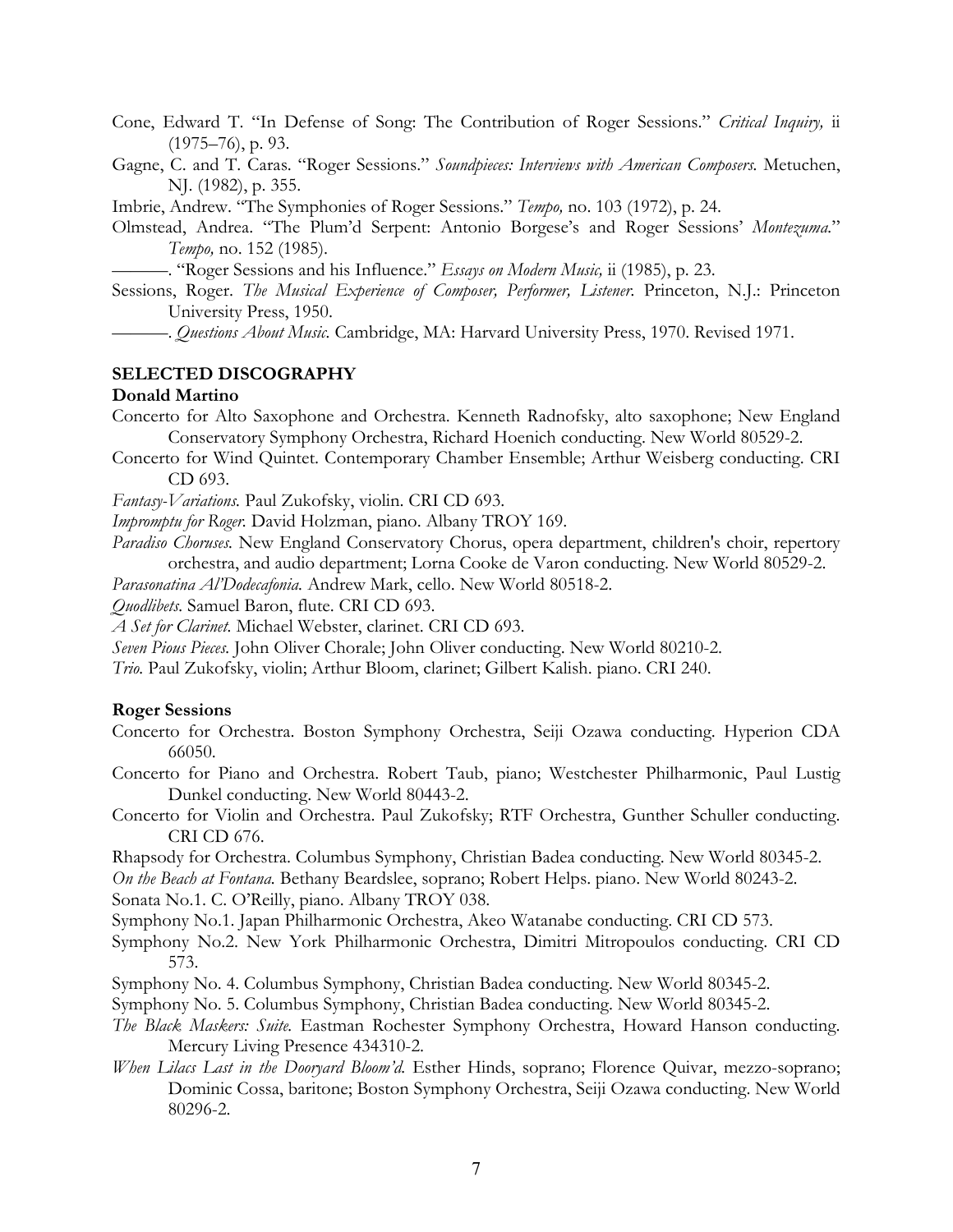Piano Sonata No. 3 was originally issued on Acoustic Research 0654 086.

## **The Acoustic Research Contemporary Music Project**

Acoustic Research, Inc., provided a group of composers with the funds and technical support necessary to make recordings and produce broadcasts of music composed by their colleagues and themselves. The series, made available to the public in 1970, consisted of fourteen radio broadcasts and six recordings. The aim of the project was to provide composers with direct access to as large an audience as modern technology could offer, and to give listeners an opportunity to hear contemporary music, chosen by composers on the basis of musical criteria alone.

Advisers on the project were Milton Babbitt, Elliott Carter, Aaron Copland, Gunther Schuller, and Roger Sessions; the program committee consisted of David Epstein, Earl Kim, Donald Martino, and Seymour Shifrin. David Epstein was director of the project; Leo Treitler was in charge of production and annotation; technical supervision was provided by Roy F. Allison and Robert Berkovitz.

For *Piano Sonata No. 2* and *Fantasies and Impromptus:* Producer: Elizabeth Ostrow Recording Engineer: Paul Goodman, RCA Records Recorded at the RCA Studios, New York

For *Piano Sonata No. 3:* Musical supervision: Marc J. Aubort and Joanna Nickrenz, Elite Recordings Inc. Recorded at Rutgers Presbyterian Church, New York

Digital mastering: Dirk Sobotka, SoundByte Productions, Inc., NYC Cover design: Bob Defrin Design, Inc., NYC

# **The original recordings were made possible with a grant from the Rockefeller Foundation. This project is supported in part by a grant from the National Endowment for the Arts. This recording was also made possible with a grant from Francis Goelet.**

## FOR NEW WORLD RECORDS:

Herman E. Krawitz, President; Paul Marotta, Managing Director; Paul M. Tai, Director of Artists and Repertory; Lisa Kahlden, Director of Information Technology; Virginia Hayward, Administrative Associate; Mojisola Oké, Bookkeeper; Ben Schmich, Production Associate.

RECORDED ANTHOLOGY OF AMERICAN MUSIC, INC., BOARD OF TRUSTEES: David Hamilton, Treasurer; Milton Babbitt; Emanuel Gerard; Adolph Green; Rita Hauser; Herman E. Krawitz; Arthur Moorhead; Elizabeth Ostrow; Don Roberts; Patrick Smith; Frank Stanton.

Francis Goelet (1926-1998), Chairman

 1980, 1984 © 1998 Recorded Anthology of American Music, Inc. All rights reserved. Printed in USA.

## **ROGER SESSIONS**

1 *Piano Sonata No. 2* (publ. Edward B. Marks Music Corporation) 12:22